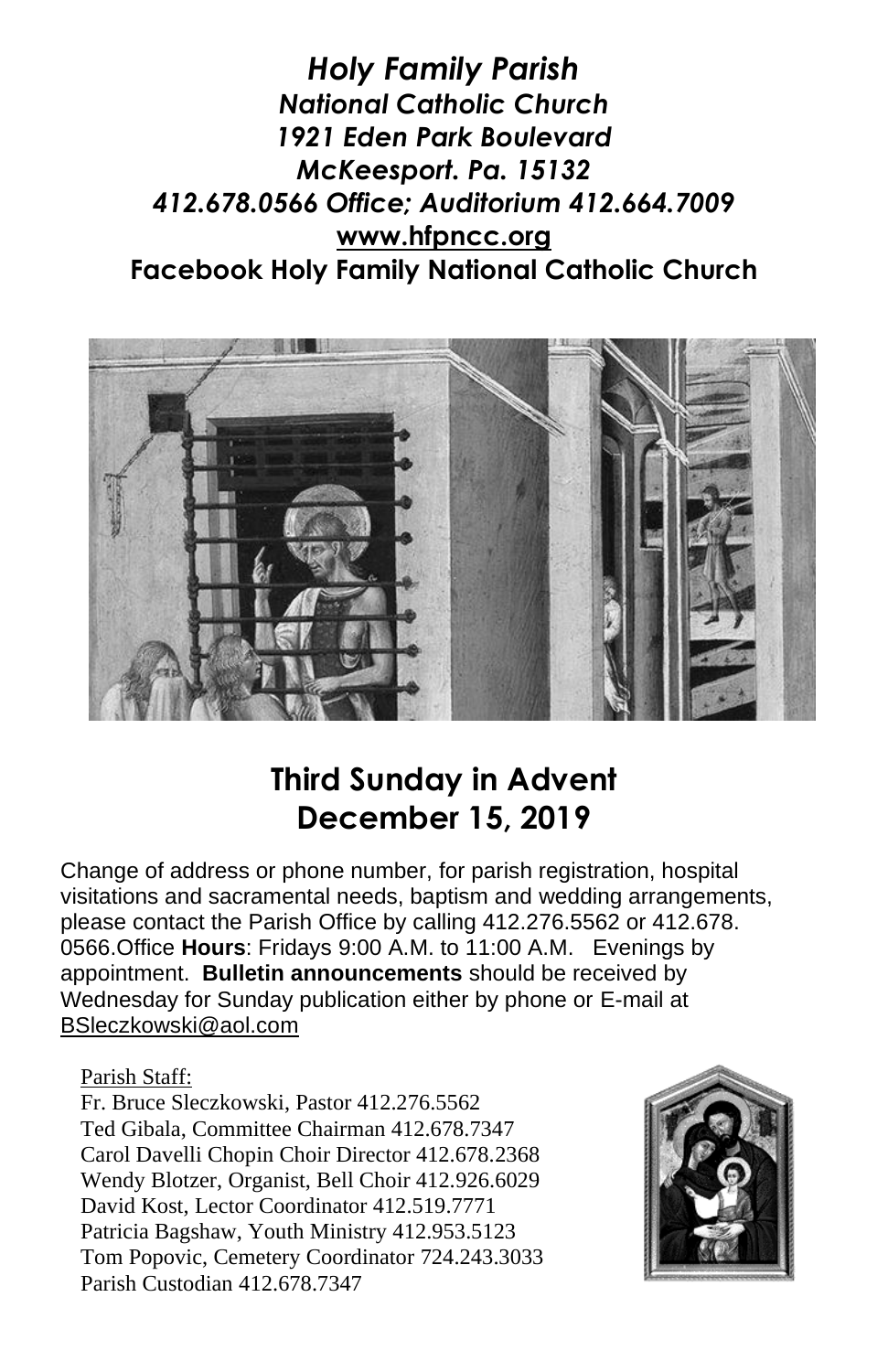#### **ADVENT 3 MASS LITURGY**

| <b>OPENING HYMN</b>                                                                             | <b>Bulletin</b>             |
|-------------------------------------------------------------------------------------------------|-----------------------------|
| <b>Advent Wreath Lighting Ceremony</b>                                                          |                             |
| PENITENTIAL RITE                                                                                | Page 66                     |
| ENTRANCE HYMN                                                                                   | Isaiah 26: 19b; 29: 19      |
| C: Awake and sing, you who lie in the dust. For your dew of light                               |                             |
| and the land of shades give birth.                                                              |                             |
| R: The Lowly will ever find joy in the Lord, and the poor rejoice in<br>the Holy One of Israel. |                             |
| C: Glory be to the Father and to the Son and to the Holy Spirit.                                |                             |
| R: As it was in the beginning, is now, and ever shall be, world                                 |                             |
| without end. Amen.                                                                              |                             |
| KYRIE                                                                                           | Page 67                     |
| <b>OPENING PRAYER</b>                                                                           |                             |
| <b>LITURGY OF THE WORD</b>                                                                      |                             |
| <b>First Reading</b>                                                                            | Isaiah 35: 1-6a, 10         |
| <b>Responsorial Psalm</b>                                                                       | Psalm 146                   |
| R: The Lord will come and save us.                                                              |                             |
| <b>Second Reading</b>                                                                           | James 5: 7-10               |
| Gospel Acclamations.                                                                            | Isaiah 61:1                 |
| L: Alleluia, Alleluia.                                                                          |                             |
| R: The Spirit of the Lord is upon me, because He has anointed me                                |                             |
| to bring glad tidings to the poor.                                                              |                             |
| R: Alleluia, Alleluia.                                                                          |                             |
| Gospel                                                                                          | Matthew 11: 2-11            |
| <b>SACRAMENT OF THE WORD</b>                                                                    |                             |
| <b>LITURGY OF THE FAITHFUL</b>                                                                  |                             |
| <b>NICENE CREED</b>                                                                             | Page 71                     |
| <b>GENERAL INTERCESSION</b>                                                                     |                             |
| R: Lord, Hear our Prayer                                                                        |                             |
| <b>OFFERTORY</b>                                                                                | Page 73                     |
| THE GREAT THANKSGIVING                                                                          |                             |
| EUCHARISTIC PRAYER 5                                                                            | Page 92                     |
| <b>LAMB OF GOD</b>                                                                              | Page 97                     |
| <b>COMMUNION</b>                                                                                | Page 98                     |
| POST COMMUNION PRAYER                                                                           |                             |
| <b>CONCLUDING RITE</b><br><b>DISMISSAL BLESSING</b>                                             |                             |
| <b>CLOSING HYMN</b>                                                                             | Page 100<br><b>Bulletin</b> |
|                                                                                                 |                             |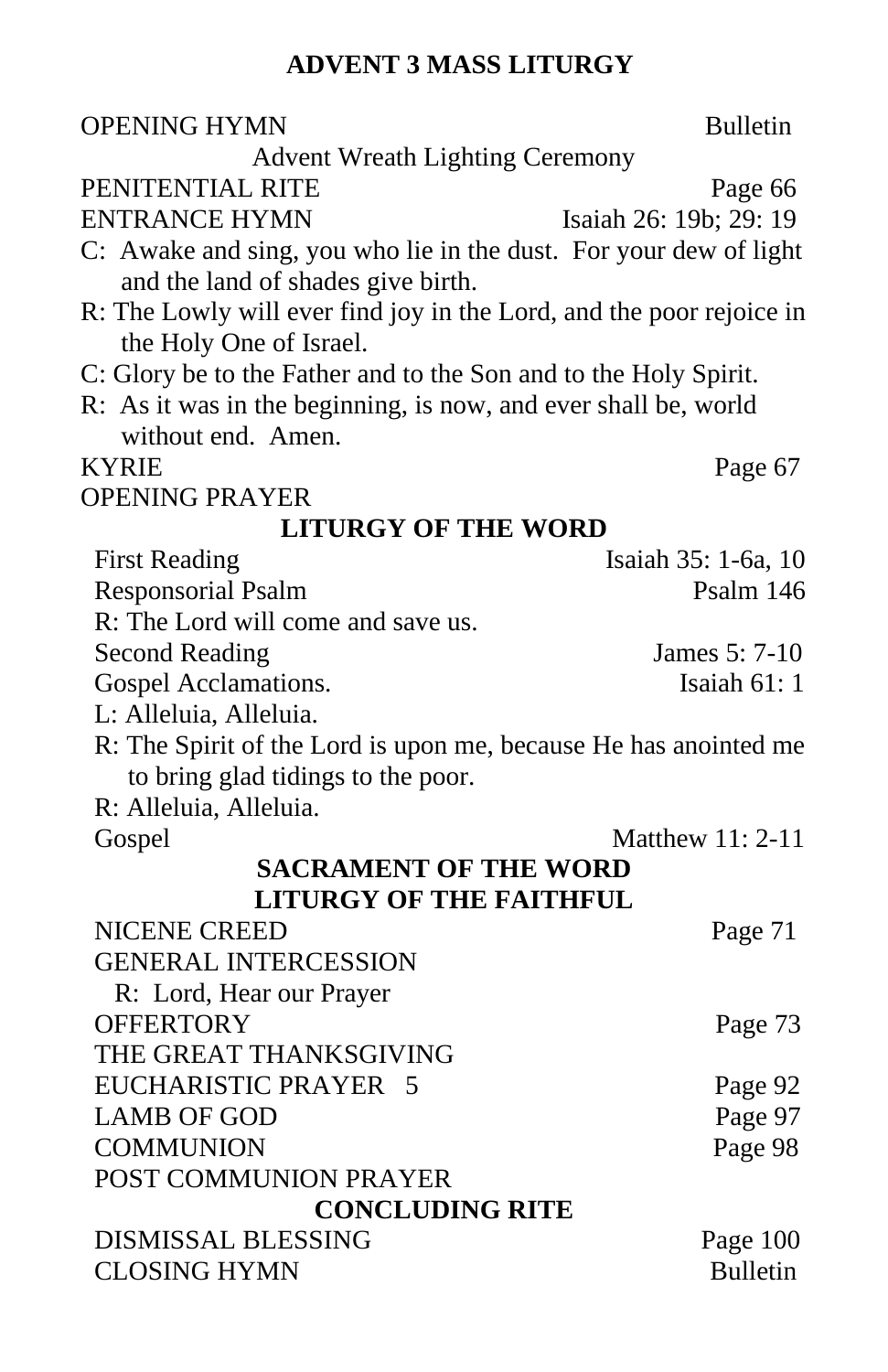#### **Advent Wreath Lighting Ceremony Third Sunday-Hope for those who are watching!**

- L: Advent is a time to awaken our spiritual senses.
- **R: We stand in awe of your deeds, O Lord, repeat them in our day!**
- L: Grant us vision to behold your glory.
- **R: We stand in awe of your deeds, O Lord, repeat them in our day!**
- L: Quiet us so we may hear your still, soft voice.
- **R: We stand in awe of your deeds, O Lord, repeat them in our day!**
- L: Make us vessels of your mercy, compassion and grace.
- **R: We stand in awe of your deeds, O Lord, repeat them in our day!**
- L: For all of us eagerly watching for your glory in our midst;
- **R: Grant that we might have the peace of Christ as we wait, the love of Christ as we act and the grace of Christ as we speak.**



L: This morning we light 3 candles. The **1 st candle** reminds us of those who find themselves in a season of waiting, resting in hopeful anticipation for God to act. The 2<sup>nd</sup> candle is for anyone feeling weakened and wearied by the circumstances of life. We echo the cry of scripture to renew their strength and increase their power. The **3 rd candle** awakens our spiritual senses, challenging us to embrace the glory of God as we await our Savior's promised coming.

#### **Light Candles**

**Closing Prayer**: God of eternity, you called faithful people throughout the ages to behold your glory. We acknowledge you call us to the same awareness today. We confess at times our spiritual senses are stifled. Rekindle a new awareness of your everlasting glory. We stand awe of your deeds and ask you to repeat them in our day. In Jesus' name we pray. Amen.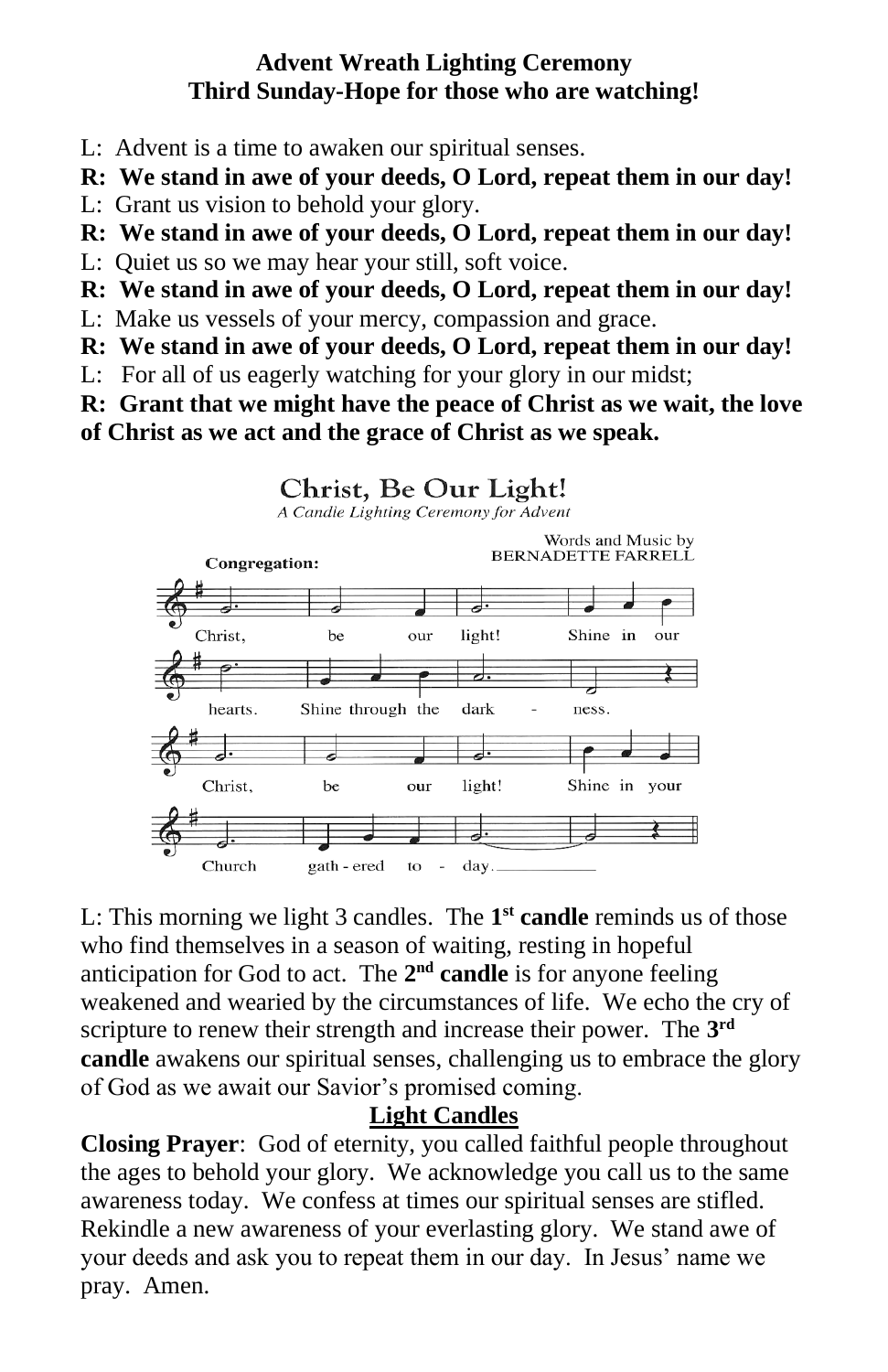#### **Opening Hymn: "Hark! A Thrilling Voice is Sounding"** PNCC Hymnal #25

Hark! a thrilling voice is sounding! "Christ is nigh!" it seems to say; "Cast away the dreams of darkness, O ye children of the day!"

Startled at the solemn warning, Let the earth-bound soul arise; Christ, her Sun, all ill dispelling, Shines upon the morning skies.

Lo, the Lamb, so long expected, Comes with pardon down from heaven. Let us haste, with tears of sorrow, One and all, to be forgiven,

That, when next He comes with glory And the world is wrapped in fear, With His mercy He may shield us And with words of love draw near.

Honor, glory, might, and blessing To the Father and the Son, With the everlasting Spirit, While eternal ages run!



## **Closing Hymn: "Let All Mortal Flesh Keep Silent"**

PNCC Hymnal 26, verses 1, 2, &4

Let all mortal flesh keep silence, and with fear and trembling stand;

Ponder nothing earthly minded, for with blessing in His hand, Christ our God to earth descendeth, our full homage to demand.

King of kings, yet born of Mary, as of old on earth He stood, Lord of lords, in human vesture, in the body and the blood; He will give to all the faithful, His own self for heav'nly food.

At His feet the six-winged seraph, Cherubim with sleepless eye, Veil their faces to the presence, as with ceaseless voice they cry: Alleluia, Alleluia, Alleluia, Lord Most High!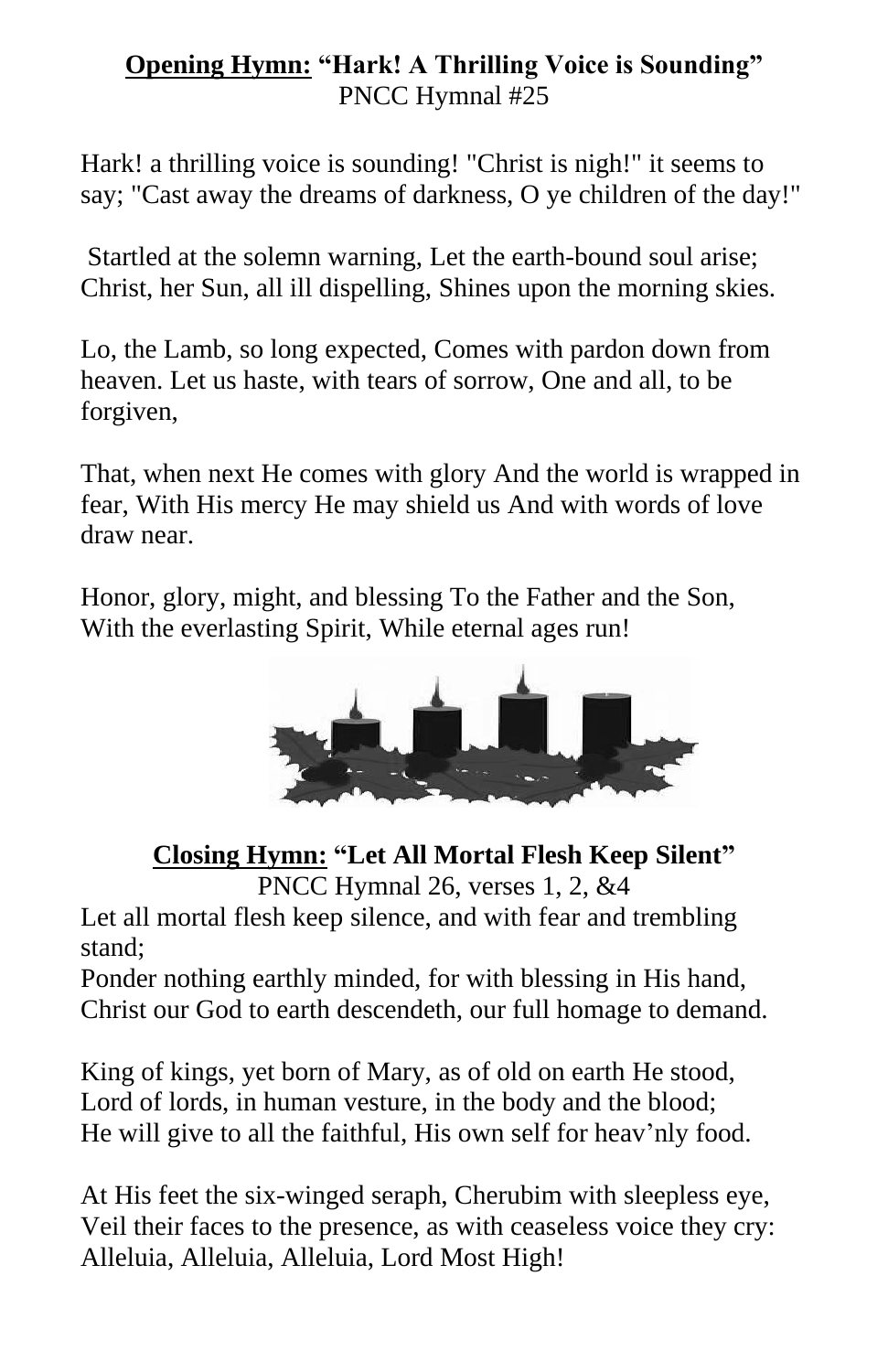| <b>Advent 3</b>                                     |
|-----------------------------------------------------|
| 8:30 A.M.                                           |
|                                                     |
| 9:00 A.M.                                           |
| +Dorothy Gibala Int. Ted $\&$ Janis Gibala; +Edmund |
|                                                     |
| 10:15 A.M.                                          |
| 11:00 A.M.                                          |
|                                                     |
| 6:00 P.M.                                           |
| 7:00 P.M.                                           |
|                                                     |
| 6:00 P.M.                                           |
| 7:30 P.M.                                           |
| <b>Advent 4</b>                                     |
| 8:30 A.M.                                           |
|                                                     |
| 9:00 A.M.                                           |
| 10:15 A.M.                                          |
| 11:00 A.M.                                          |
|                                                     |

#### **Christmas Poinsettias**

Envelopes are available to purchase your Memorial Christmas Poinsettias for the Church. Price still the same as last year, \$12.00.

Thank you to Dee Dee & Art Eagan who underwrote the costs for the repairing of the Altar Mensa saving the parish the expense. Bog Zaplac!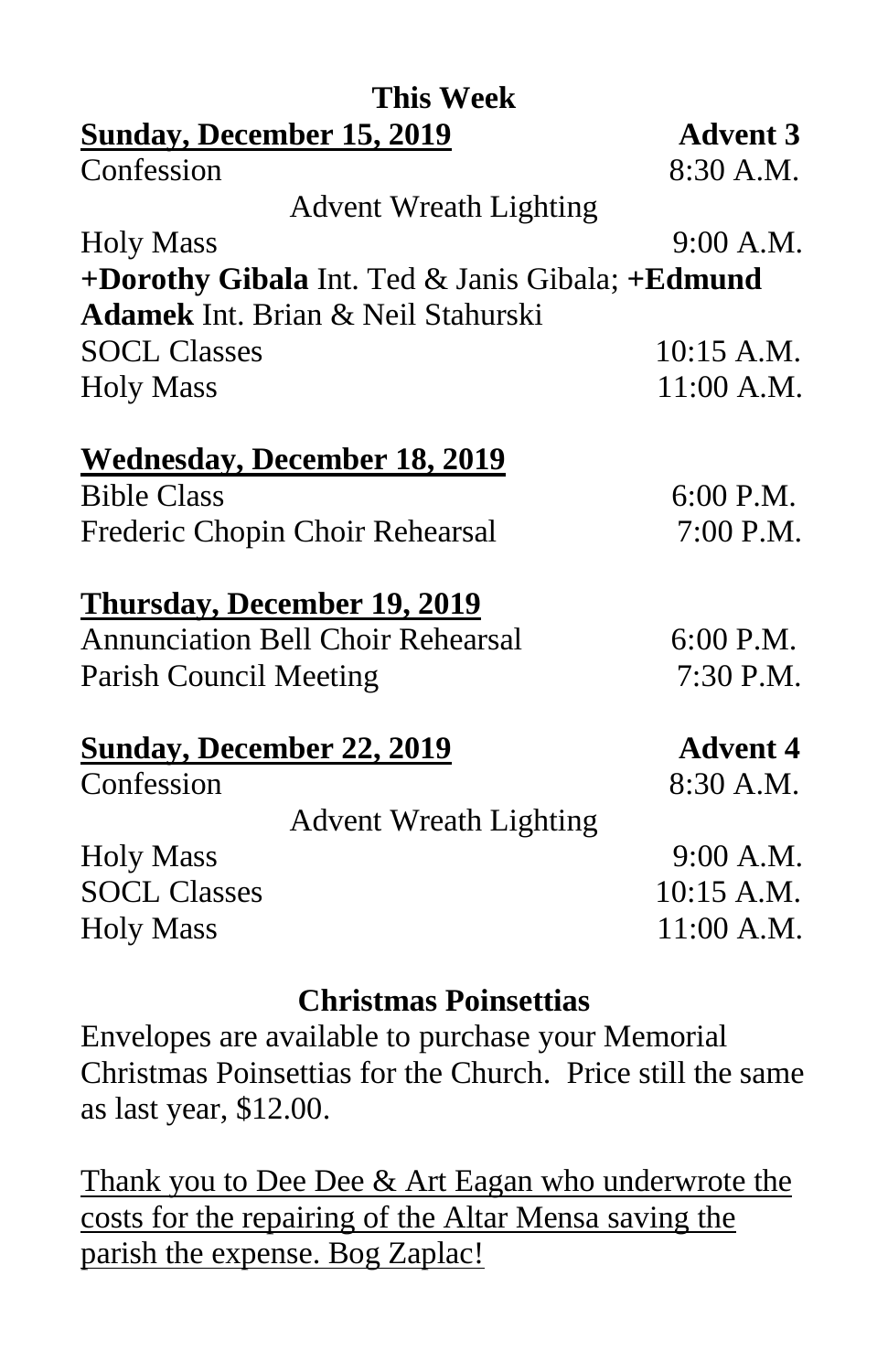## **Today's Sunday Ministry**

## **9:00 A.M. 11:00 A.M.**

Greeter: M. Sleczkowski A. Fioravanti Lectors: Yellow Team B. Zaucha Ushers: L. Guy & J. Bagshaw J. Wagner

## **Next Sunday Ministries**

**9:00 A.M. 11:00 A.M.**

| A. Fioravanti |
|---------------|
| B. Zaucha     |
| J. Wagner     |
|               |

## **Winter Clothes-less Clothes Drive**

The United YMSR is conducting clothes drives throughout our national Church asking all parishes to help in this winter clothes drive ending January  $20<sup>th</sup>$ . Holy Family YMSR Branch 70 is participating. Since our local organizations no longer accept bulk used clothing, it was decided to have a clothes-less clothes drive giving the proceeds to McKeesport charities, the Intersection and Salvation Army where they can use the money for what they need. Located in the back of the Church will be boxes designated for financial donations. All checks are to be made out to the Holy Family YMSR Branch 70.

 **"Is Your Heart Prepared for a King"** Our Annunciation Bell Choir along with the Bethesda Chancel Choir will be performing today in a special Cantata at 11:00 AM in the Bethesda U.P. Church 314 S Third Avenue, Elizabeth, PA. The community is invited and a Social Hour to follow. The Cantata in under the direction of our own Carol Davelli.

*Polish Koledy CD Gwiazda sung by our Polish Bard is now available. Contact Wendy Blotzer. Price \$15.00*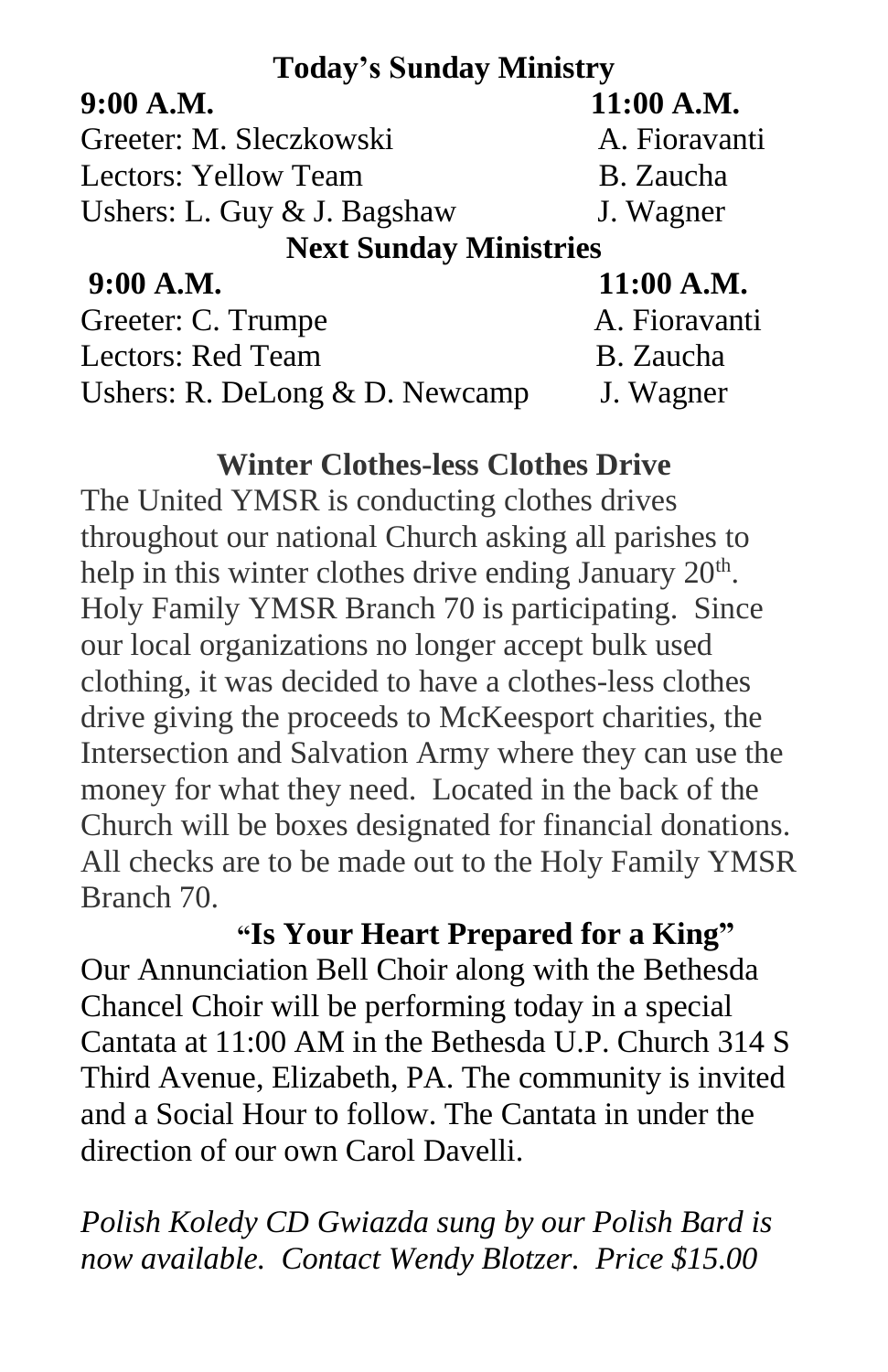## **Christmas Wafer: Opłatek**

A [Christmas tradition](https://en.wikipedia.org/wiki/Christmas_tradition) celebrated in [Poland,](https://en.wikipedia.org/wiki/Poland) [Lithuania,](https://en.wikipedia.org/wiki/Lithuania) Slovakia and those of Slavonic heritages throughout the world. The breaking of the Christmas wafer is a custom that began in Poland in the 10th century and is considered the most ancient and beloved of all Slavonic traditions. Composed of pure [wheat flour](https://en.wikipedia.org/wiki/Wheat_flour) and [water,](https://en.wikipedia.org/wiki/Water) rectangular in shape and very thin; they are identical in composition to the altar bread that becomes the [Eucharist](https://en.wikipedia.org/wiki/Eucharist) at the [consecration](https://en.wikipedia.org/wiki/Consecration) during [Mass.](https://en.wikipedia.org/wiki/Mass_(liturgy)) The Opłatek wafers are embossed with [Christmas-](https://en.wikipedia.org/wiki/Christmas)related religious images, varying from the [nativity scene,](https://en.wikipedia.org/wiki/Nativity_scene) especially [Virgin Mary](https://en.wikipedia.org/wiki/Virgin_Mary) with baby [Jesus,](https://en.wikipedia.org/wiki/Jesus) to the [Star of](https://en.wikipedia.org/wiki/Star_of_Bethlehem)  [Bethlehem.](https://en.wikipedia.org/wiki/Star_of_Bethlehem) Before partaking of the [Christmas Eve](https://en.wikipedia.org/wiki/Christmas_Eve) meal, the family gathers around the table. The eldest member holds a large wafer and breaks off a piece to begin the ritual. The remaining wafer is passed on to another member while a prayer for loved ones is said. This continues until everyone at the table has a piece of the wafer. Finally, the family members give wishes to each other and consume a piece broken off wafer of a person to whom they were giving their wishes.

The [Christmas](https://en.wikipedia.org/wiki/Christmas) wafer symbolizes the unity of the family, which many consider to be the main pillar of society. According to beliefs, the bond of unity should exist between family members. The father is seen as the link in the unbroken chain of One Body, One Bread, One Christ, and One Church, while other family members join him in this eternal procession. The wafer also symbolizes forgiveness and reconciliation.

#### **CHRISTMAS OPLATEK IS AVAILABLE IN THE PARISH NARTHAX**